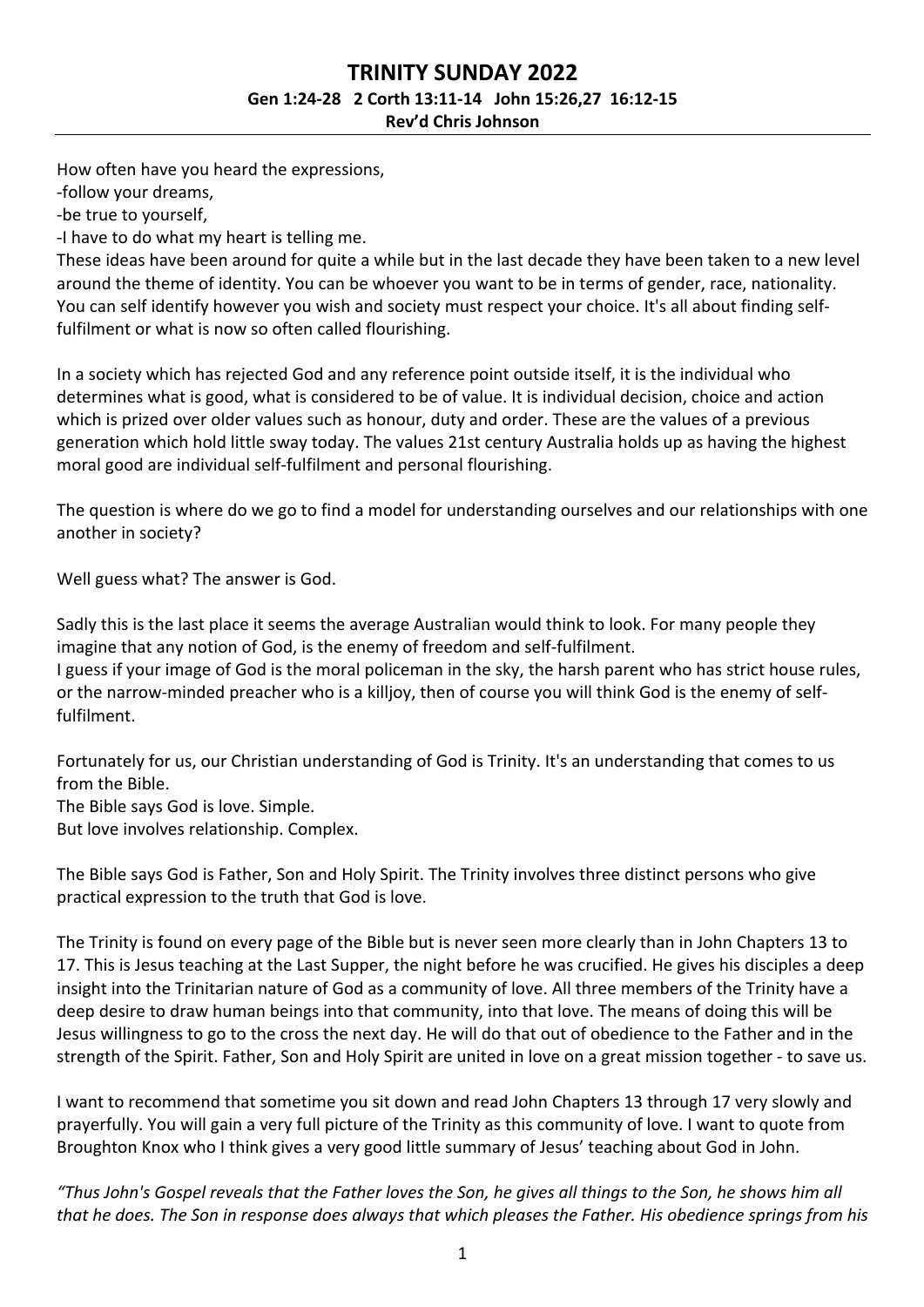*love: "I love the Father and do exactly what my Father has commanded me." There is complete otherperson-centeredness in this relationship of the Father to the Son and of the Son to the Father. The Son does nothing of himself, but speaks just what the Father has taught him.*

*The same is true of the relationship of the Spirit to the Father and the Son. The Spirit is self-effacing. He does not speak from himself, but he takes the things of the Son and shows them to believers; he glorifies Christ. Ultimate reality is good, personal, relational."*

A couple of weeks ago I read an article in the Australian by Carrie Jenkins which is an extract from a book she has written recently. Her opening sentence is this.

*"I choose to tell you, here and now, that I am in love with my husband as well as with my other partners. And I don't think there's anything wrong in my feeling that way."*

She goes on to say, *"I chose to get married, taking on all the social benefits and privileges that come with that status. I also choose to be non-monogamist. And I choose, now, to talk openly about it.*

She indicates in the article that her husband and her other partners are all aware of the multiple relationships. I guess they all certainly would be after the book was published.

So this is the route she is taking to find self-fulfilment, self expression, in order to flourish.

Yet there are hints that this lifestyle isn't that fulfilling. She talks about having to *'take joint ownership of the choices we make as a team'*. And says, 'These aren't necessarily easy conversations to have with my conscience, or with my partners (although usually the former is worse)'. ie. The conversation with her conscience is harder.

She also down-plays the happily ever after view of marriage and comes to the conclusion that love is essentially sad. Well I think the whole article is rather sad.

But my friends we have the antidote to this contemporary malaise. God is love. God is Trinity. If you want to find fulfilment then a pretty good place to start is the Trinity. Love is the answer. We all know that. But people are looking in all the wrong places.

The Trinity provides us with the perfect model for love. What it means to be in loving relationships, loving community. It's about living for the other, seeking the glory of the other.

And the really exciting, but maybe surprising thing, is that God's plan for showing the world this love is the Church. John Chapters 13-17 is Jesus teaching his disciples about who the Trinity is, so that they might be like that themselves. And that they might be like that together as the Church. When Jesus ascends and leaves them, he wants them to know that the Holy Spirit will continue to guide them and reveal God to them, and grow them into this new community.

Listen again to what we heard read this morning John 16:14, *"The Spirit will glorify me because it is from me that he will receive what he will make known to you. All that belongs to the Father is mine. That is why I said the Spirit will receive from me what he will make known to you."*

So all that the Father has belongs to Jesus, and he will give this to the Spirit to make it known to us. We are taken into God's confidence! Absolutely incredible. It is like we're peeking through the curtains into the very life of the living God.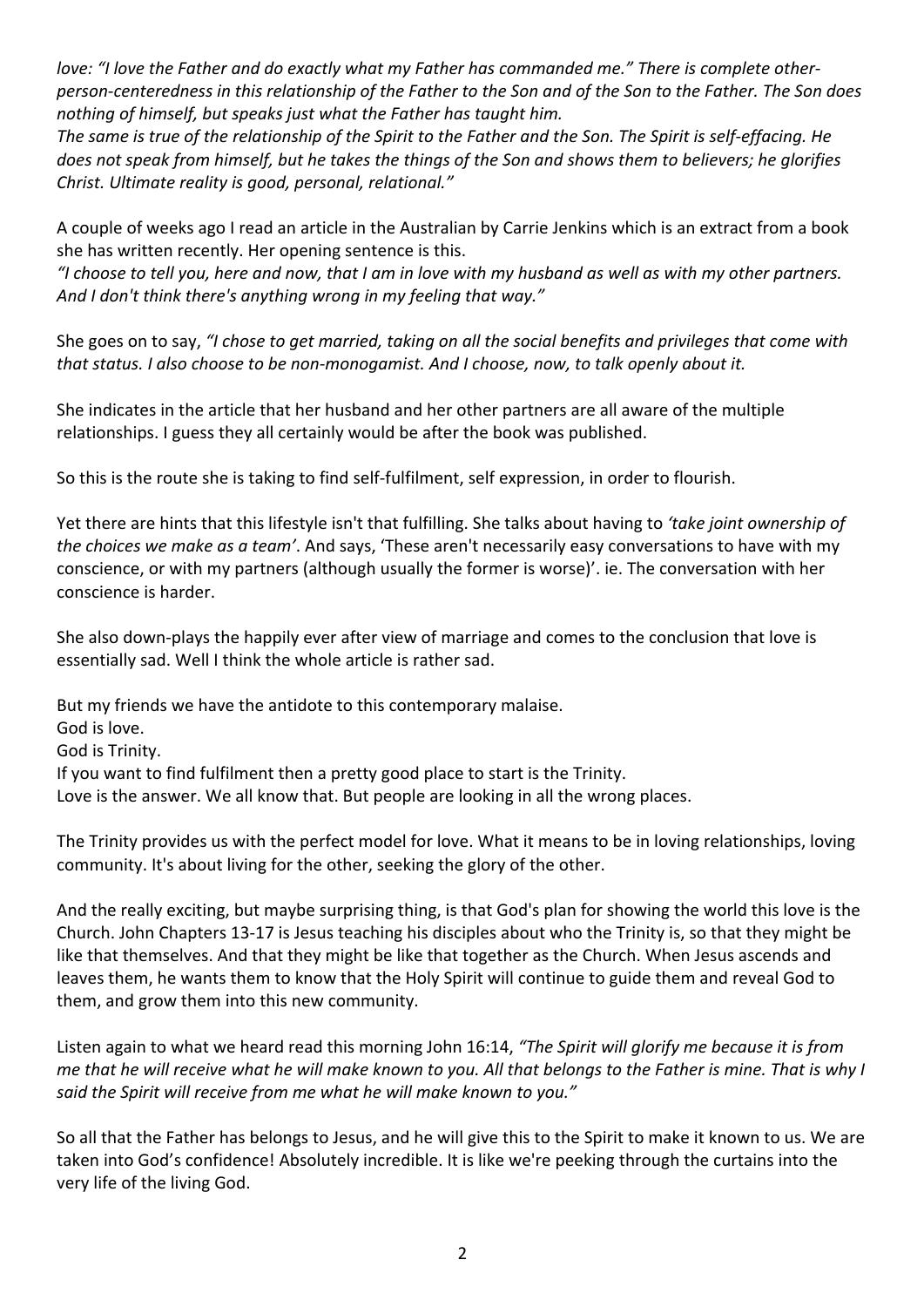Jesus goes on a little later in Chapter 17 verse 21 to say, *"May those who believe, also be in us so that the world may believe that you have sent me. I have given them the glory that you gave me, that they may be one as we are one - I in them and you in me - so that they may be brought to complete unity. Then the world will know that you sent me and have loved them even as you have loved me."*

It blows my mind and my heart reading these passages in John and trying to grasp the life of love that is in the Godhead, the glory of that love and how God wants us to participate in it. And the goals are unity and mission. Look again at v23, so that we might be brought to complete unity. Then the world will know that you sent me. This is a picture of the church, reflecting the loving, missional life of God.

Too often we just think of the church like a club. It's simply a gathering of people who have a common interest.

-People who like playing cards get together to play cards.

-People who like football get together to play football.

-People who like craft get together to do craft.

-And people who like Jesus get together to talk about Jesus.

But you see this is not the church. We're not just a club with individuals who happen to have a common interest in Jesus.

We are to embody the life of God – to make it real for people here on earth. We are to be a practical expression of the Trinity, a community of love.

One of the things I love about the church is when I see it making a place for the last and the least. By this I mean the struggling person who is easy to overlook. All of us have periods in life when we go through struggle and isn't it nice to have someone looking out for us, someone who cares. We are to be there for one another.

I love it when I see the church being there for people who are shunned in so many other places in society. I'm thinking of people who maybe quirky, or bruised by life, or don't always respond in socially accepted ways, yet they find a home in the church.

The community of the Trinity makes a place. People are loved, and that may involve gentle nurture and correction such as we all need from time to time but essentially it's about simply being loved. This is the life of the Trinity in action, being there for one another.

In the New Testament this life together as church could be summed up in terms of the 'one another' passages. Jeffrey Kranz has done a study of the one another commands in the New Testament and he has found this phrase occurs 100 times in the New Testament.

## LOVE

1/3 of these 'one another' passages are about love. In fact the most common is simply *'love one another'*.

-We find this beautiful phrase in John's gospel, Paul's writings, Peter and John's epistles.

-In Ephesians Paul writes, '*Tolerate one another in love'.*

-He says in Romans, '*Be devoted to one another in love'.*

## UNITY

1/3 of these 'one another' passages deal with unity. Eg

-'*Be at peace with one anothe*r' Mark

-'*Be of the same mind with one another'*. Romans

-'*Be kind, tender-hearted, and forgiving to one another'*. Ephesians